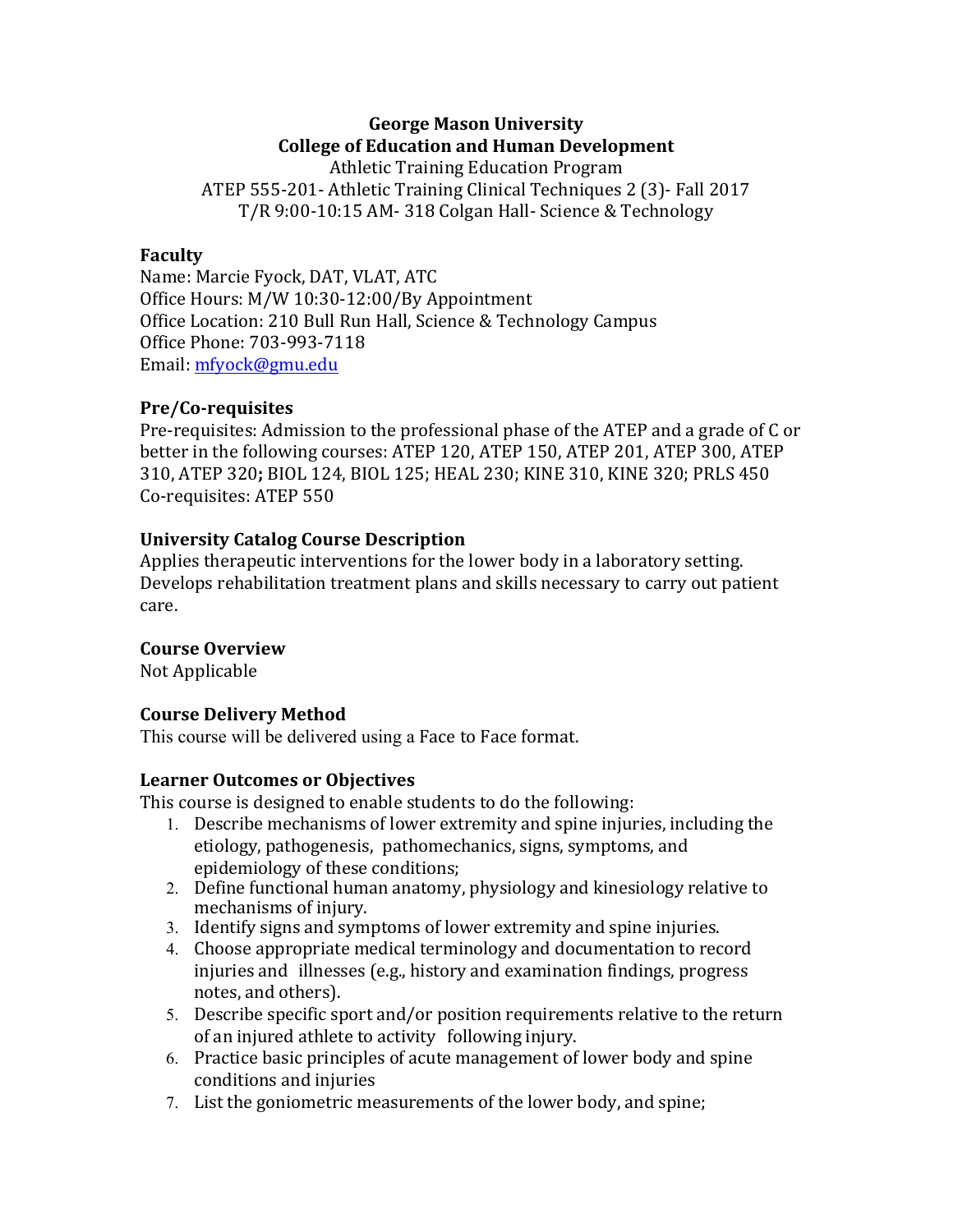- 8. Administer neurological testing of the lower body and spine:
- 9. Employ muscle testing of the lower body and spine.
- 10. Synthesize the literature to develop an evidence-based research project (to include but not limited to case study, clinical research project, literature review).
- 11. Critically appraise lower body evaluation techniques/interventions.

### **Accreditation Standards**

The course meets Commission on Accreditation of Athletic Training Education (CAATE) competencies and proficiencies in one or more of the following content areas: evidence-based practice, prevention and health promotion, clinical examination and diagnosis, acute care of injury and illness, therapeutic interventions, psychosocial strategies and referral, healthcare administration, professional development and responsibility.

### **Required Texts**

- 1. Prentice, W. (2015). *Rehabilitation Techniques for Sports Medicine and Athletic Training.* (6<sup>th</sup> ed.). Slack Incorporated.
- 2. Knight K., Draper D. (2012). *Therapeutic Modalities: The Art and Science.* Lippincott, Williams & Wilkins.
- 3. Additional readings as assigned

### **Course Performance Evaluation**

Students will be evaluated on content standards (knowledge gained) and psychomotor competency performance (demonstration of the skill content). Content standards and psychomotor skills will be assessed via practical skill demonstrations (Competency Evaluations) and a comprehensive practical examination. Class participation will be assessed through completion of daily class activities. Students are expected to submit all assignments on time in the manner outlined by the instructor (e.g., Blackboard, Tk20, hard copy).

| <i>Class Participation - Students must attend class in order to participate in the</i><br>practical skill development. Contribution will be evaluated based student<br>engaging in lab activities and interacting with class.        | 50  |
|--------------------------------------------------------------------------------------------------------------------------------------------------------------------------------------------------------------------------------------|-----|
| Competency Evaluations - Student competence will be assessed through<br>cognitive and psychomotor examinations related to rehabilitation of lower<br>body athletic injuries.                                                         | 250 |
| Comprehensive Final Examination - One comprehensive practical examination<br>will be administered. The examination will require a demonstration of content<br>knowledge and psychomotor skill gained throughout the entire semester. | 100 |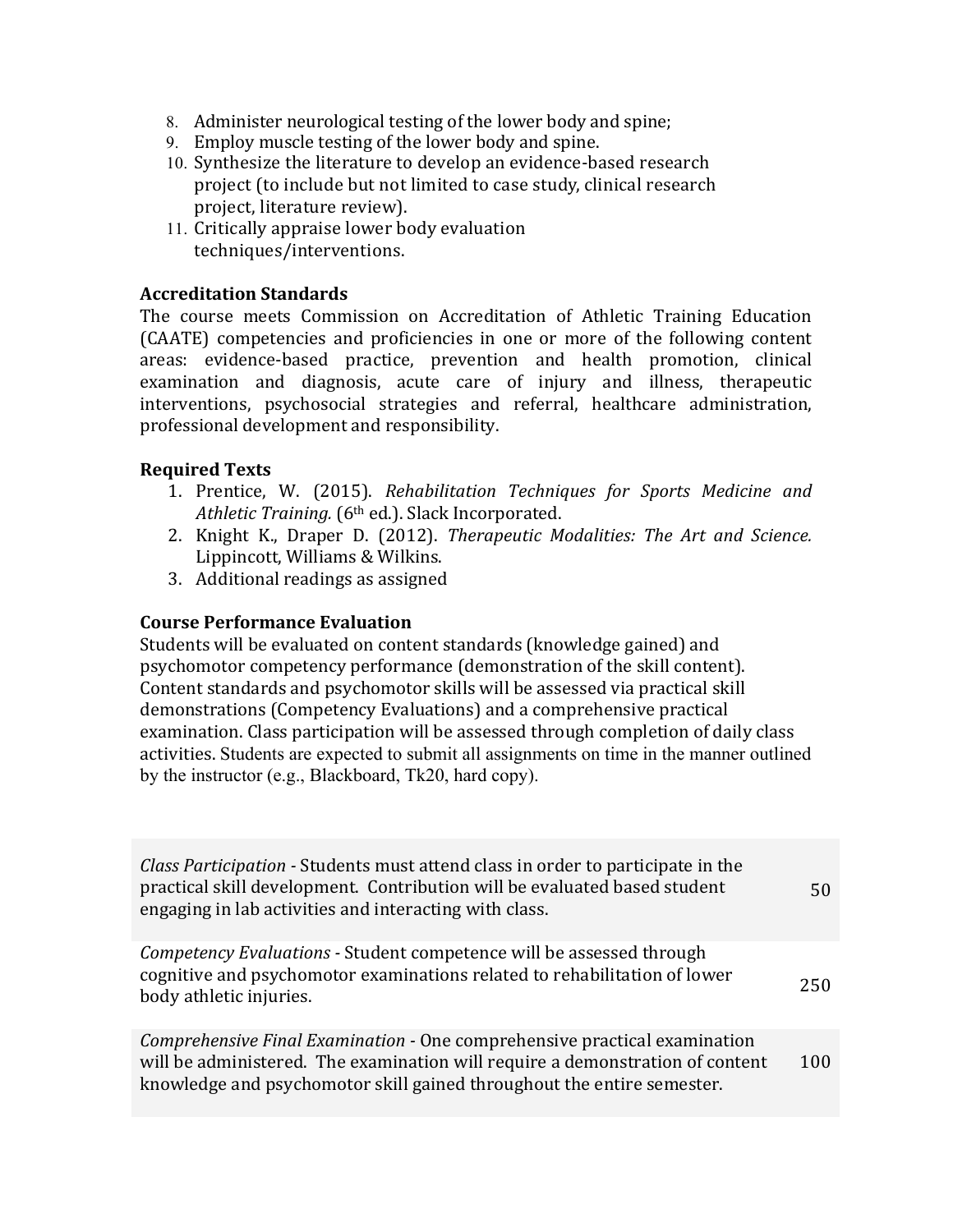*Evidence-Based Practice Assignment-* Using an evidence-based practice format, you will examine the current literature to critique an intervention technique or concept of your choice and synthesize this information into a critical appraisal of the test (CAT manuscript). 100

| <b>ASSESSMENT METHOD</b>         | <b>POINTS EACH</b> | <b>POINTS TOTAL</b> |
|----------------------------------|--------------------|---------------------|
| Class Attendance/Participation   | 25x2               | 50                  |
| Competency Evaluations 1,2,3,4,5 | 50                 | 250                 |
| Comprehensive Final              | 100                | 100                 |
| Examination                      |                    |                     |
| <b>EBP Manuscript Assignment</b> | 100                | 100                 |
| <b>TOTAL</b>                     |                    | 500                 |

### **Grading Scale**

**A**-: 450-464 pts. (90%) **C:** 365-384 pts. (73%) **B:** 415-434 pts. (83%) **D:** 315-349 pts. (63%) **B**: 400-414 pts. (80%) **F:** <315 pts.

**A:** 465-500 pts. (93%) **C+:** 385-399 pts. (77%) **B**+: 435-449 pts. (87%) **C**-: 350-364 pts. (70%)

### **Attendance**

Students are expected to be on time, attend all class meetings, and be prepared for in class assignments and projects. Excused absences include the following: illness (must bring a receipt or note from a doctor), family death, athletic/academic event (contact instructor in advance), and others at the discretion of the instructor. For known upcoming absences, students must contact the instructor at least **one** week in advance to the missed class to make up work. In the case of illness or some other unforeseen absence, the student must contact the instructor via e-mail or telephone the same day of the absence. At the next attended class meeting the student will discuss material that is to be completed with the instructor. *Students will have one week from the excused absence to complete any missed assignments.* It is the student's obligation to pursue any make-up work.

#### **Assignments**

Late assignments will not be accepted. Assignments should be submitted at the beginning of the class meeting on the due date. Late assignment will result in a zero  $(0)$  for the assignment. This applies to electronic submissions as well.

Your name MUST be on your papers when you turn them in. Failure to put your name will result in a zero  $(0)$  for the assignment.

### **Professional Disposition**

It is critical each student conduct themselves in an appropriate manner and decorum fitting of a health care provider. Making light of injuries, conditions, or illnesses that is not respectful to the class, instructor, or patient study will not be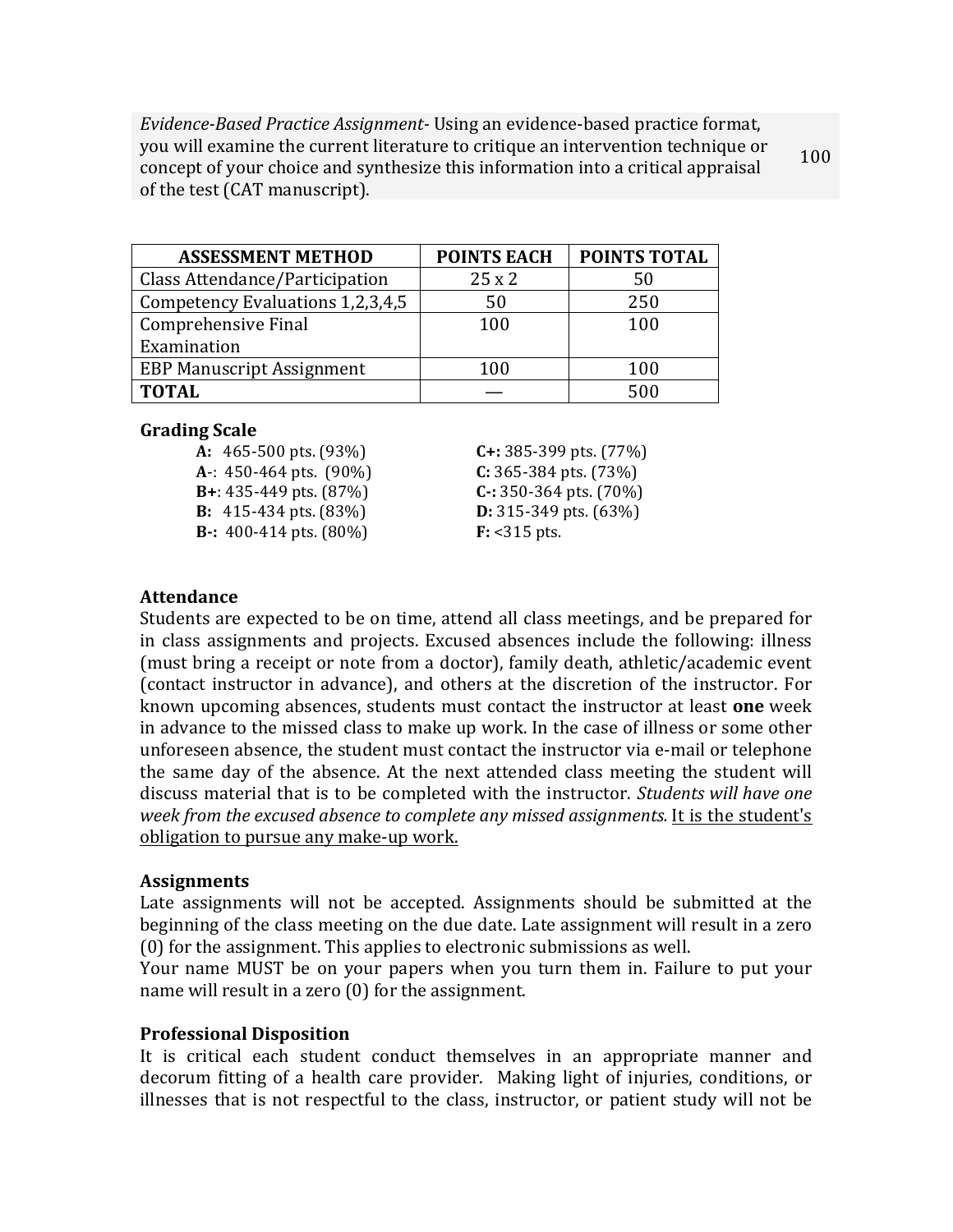tolerated. Submission of documents or assignments should not include personal information and comply with Health Insurance Portability & Accountability Act (HIPPA) regulations. See https://cehd.gmu.edu/students/polices-procedures/

|              | <b>Date</b> | <b>Topic</b>                                              | <b>Reading/Assignment</b><br>Due  |
|--------------|-------------|-----------------------------------------------------------|-----------------------------------|
| T            | 8-29        | Intro Course/Review<br>Modalities/Designing<br>Rehab Plan | Knight & Draper text<br>Chapter 1 |
| $\mathbf{R}$ | $8 - 31$    | <b>Modality Completion</b>                                |                                   |
| T            | $9 - 5$     | <b>Modality Completion</b>                                |                                   |
| R            | $9 - 7$     | Eval Process in Rehab                                     | Chapter 3- Prentice               |
| T            | $9 - 12$    | <b>Core Stability</b>                                     | Chapter 5- Prentice               |
| $\mathbf R$  | $9 - 14$    | <b>Stability &amp; Balance</b>                            | Chapter 7- Prentice               |
| T            | $9 - 19$    | Strength, Endurance,<br>Power                             | <b>Chapter 9- Prentice</b>        |
| $\mathbf{R}$ | $9 - 21$    | Strength, Endurance,<br>Power con't                       | <b>Chapter 9- Prentice</b>        |
| T            | $9 - 26$    | Lab Competency Exam #1                                    | 5-10 Prentice                     |
| R            | $9 - 28$    | OKC/CKC                                                   | Chapter 12- Prentice              |
| T            | $10-3$      | <b>PNF</b>                                                | Chapter 14- Prentice              |
| $\mathbf{R}$ | $10 - 5$    | <b>Functional Progressions</b>                            | Chapter 16- Prentice              |
| $\mathbf R$  | $10 - 12$   | Lab Competency #2                                         | 11-16 Prentice                    |
| T            | $10-17$     | Lower leg, ankle, foot                                    | Chapter 22, 23 Prentice           |
| $\mathbf{R}$ | 10-19       | Lower leg, ankle, foot<br><b>Critical Review</b>          | Chapter 22, 23 Prentice           |
| T            | $10 - 24$   | <b>CAT Manuscript working</b><br>day                      |                                   |
| $\mathbf{R}$ | $10 - 26$   | Lab Competency #3                                         | Lower leg, ankle, foot            |
| $\mathbf T$  | 10-31       | Knee & Patellofemoral                                     | Chapter 21- Prentice              |
| $\mathbf R$  | $11 - 2$    | Knee & Patellofemoral                                     | Chapter 21- Prentice              |
| T            | $11 - 7$    | Lab Competency #4                                         | Knee & Patellofemoral             |

### **Class Schedule**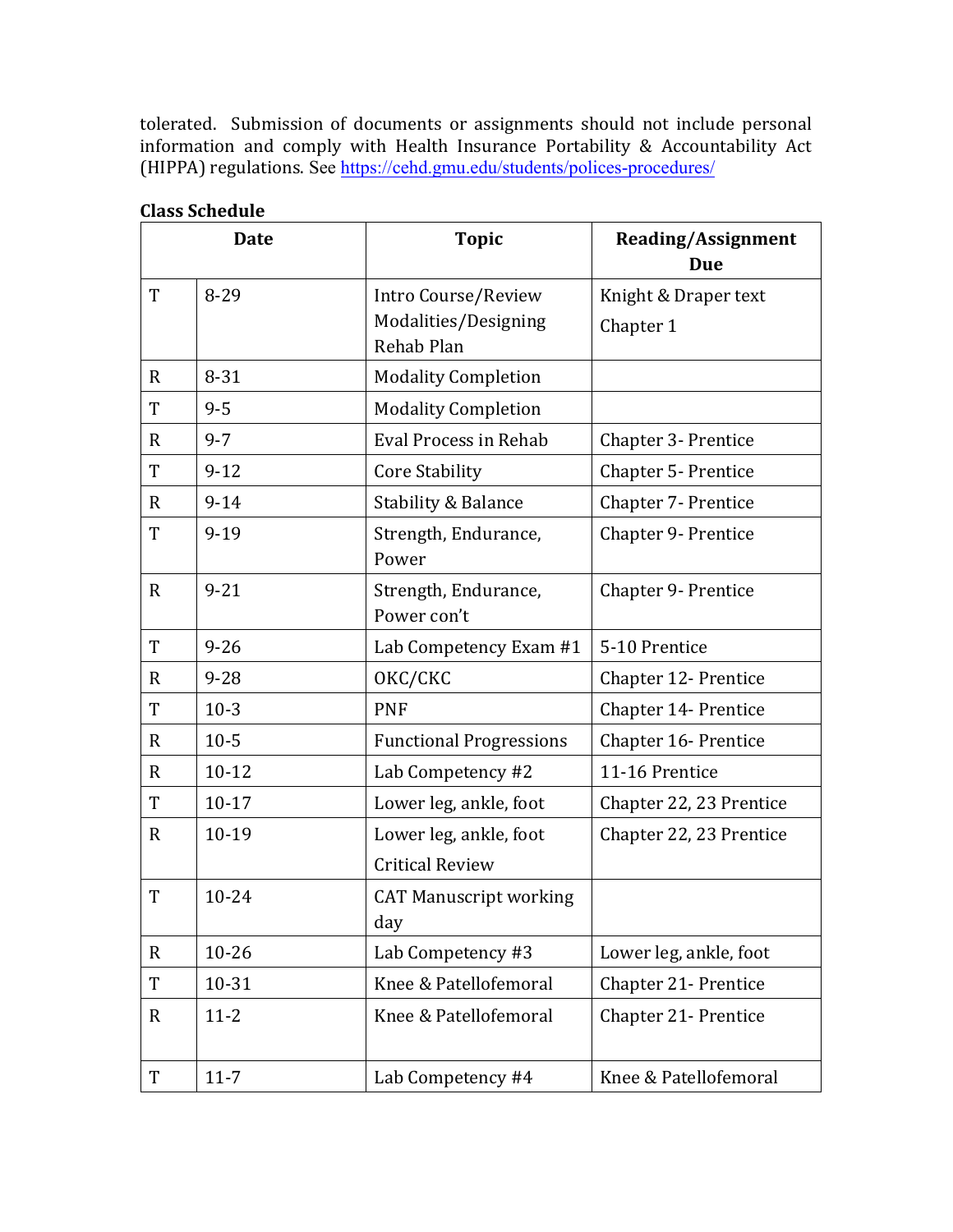| $\mathbf R$ | $11-9$    | Hip, Pelvis, Thigh               | <b>Chapter 22- Prentice</b> |
|-------------|-----------|----------------------------------|-----------------------------|
| T           | $11 - 14$ | Hip, Pelvis, Thigh               |                             |
| R           | $11 - 16$ | Lab Competency #5                | Hip, Thigh, Pelvis          |
| T           | $11 - 21$ | Thoracic/Lumbar Spine            | <b>Chapter 24- Prentice</b> |
|             |           | <b>Critical Review</b>           |                             |
| T           | 11-28     | Thoracic/Lumbar Spine            |                             |
|             |           | <b>Critical Review</b>           |                             |
| $\mathbf R$ | $11 - 30$ | TBD                              |                             |
| T           | $12 - 5$  | Outcome Measures/                | Handouts                    |
|             |           | <b>Alternative Interventions</b> | <b>CAT Manuscript Due</b>   |
| $\mathbf R$ | $12 - 7$  | Review                           |                             |
| T           | $12 - 14$ | Final Exam 7:30-10:15            |                             |

Note: Faculty reserves the right to alter the schedule as necessary, with **notification to students.**

## **Core Values Commitment**

The College of Education and Human Development is committed to collaboration, ethical leadership, innovation, research-based practice, and social justice. Students are expected to adhere to these principles: http://cehd.gmu.edu/values/.

## **GMU Policies and Resources for Students**

## *Policies*

- Students must adhere to the guidelines of the Mason Honor Code (see http://oai.gmu.edu/the-mason-honor-code/).
- Students must follow the university policy for Responsible Use of Computing (see http://universitypolicy.gmu.edu/policies/responsible-use-of-computing/).
- Students are responsible for the content of university communications sent to their Mason email account and are required to activate their account and check it regularly. All communication from the university, college, school, and program will be sent to students **solely** through their Mason email account.
- Students with disabilities who seek accommodations in a course must be registered with George Mason University Disability Services. Approved